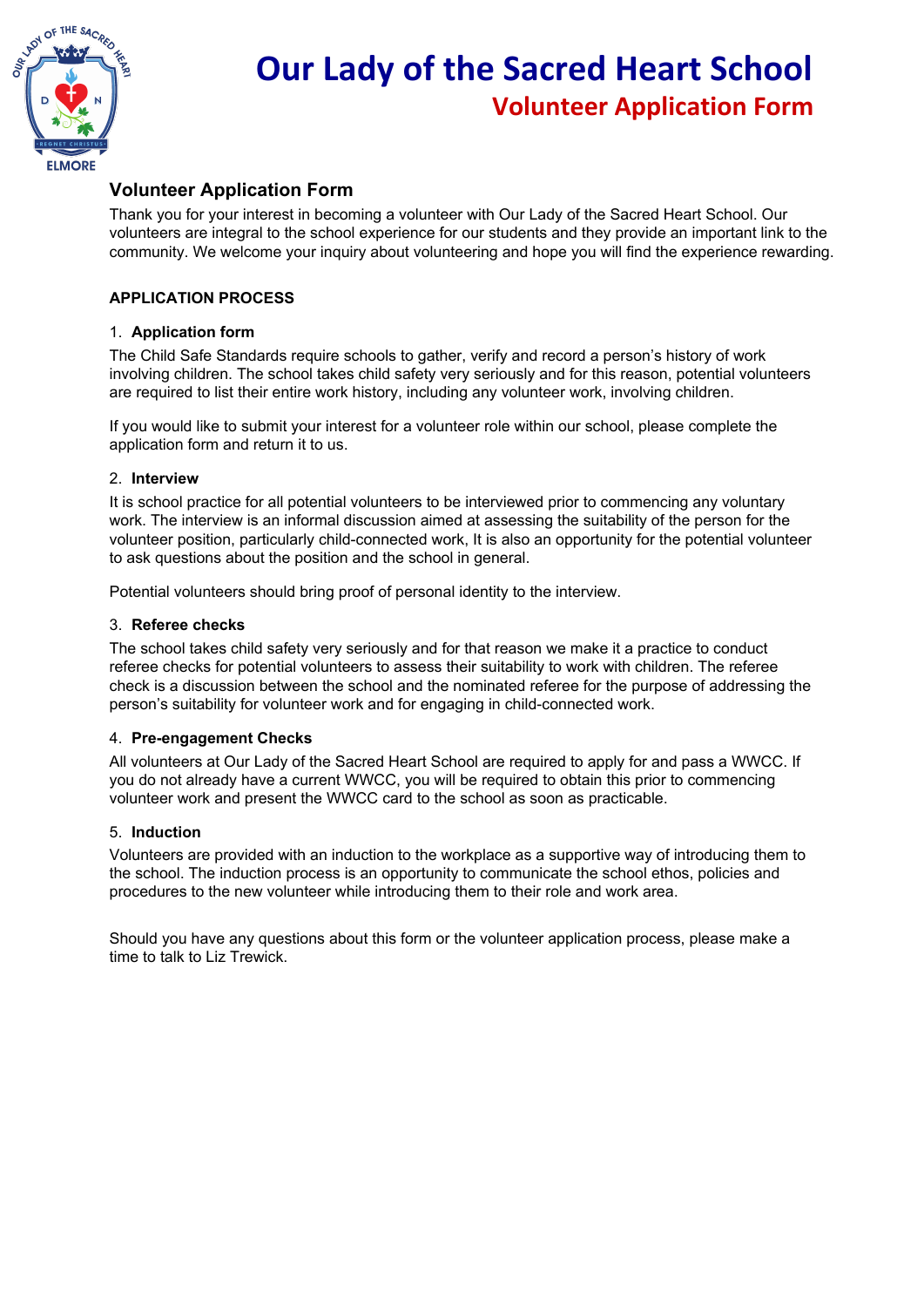### **Volunteer Application Form - this can be completed for both parents.**

| <b>PERSONAL - Father</b>            |                      |                 |                                  |
|-------------------------------------|----------------------|-----------------|----------------------------------|
| <b>TITLE</b>                        | <b>FIRST NAME(S)</b> |                 | <b>LAST NAME</b>                 |
| $MR \Box MRS \Box$<br>MISS□MS□OTHER |                      |                 |                                  |
| <b>ADDRESS</b>                      |                      |                 | <b>PHONE NUMBERS</b>             |
|                                     |                      | Suburb/Town     | Home                             |
|                                     |                      | <b>State</b>    | <b>Mobile</b>                    |
|                                     |                      | <b>Postcode</b> | <b>Work</b>                      |
| <b>Working with Children Check</b>  |                      | Yes/No          | Copy of card provided:<br>Yes/No |

| <b>PERSONAL - Mother</b>            |                      |                 |                                  |  |
|-------------------------------------|----------------------|-----------------|----------------------------------|--|
| <b>TITLE</b>                        | <b>FIRST NAME(S)</b> |                 | <b>LAST NAME</b>                 |  |
| $MR \Box MRS \Box$<br>MISS□MS□OTHER |                      |                 |                                  |  |
| <b>ADDRESS</b>                      |                      |                 | <b>PHONE NUMBERS</b>             |  |
|                                     |                      | Suburb/Town     | Home                             |  |
|                                     |                      | <b>State</b>    | <b>Mobile</b>                    |  |
|                                     |                      | <b>Postcode</b> | <b>Work</b>                      |  |
| <b>Working with Children Check</b>  |                      | Yes/No          | Copy of card provided:<br>Yes/No |  |

# **VOLUNTEER ROLE** *Please provide details of the volunteer position(s) that you are interested in.*

| <b>AVAILABILITY TO VOLUNTEER</b> |             |               |                |                  |                 |               |
|----------------------------------|-------------|---------------|----------------|------------------|-----------------|---------------|
|                                  | <b>TIME</b> | <b>MONDAY</b> | <b>TUESDAY</b> | <b>WEDNESDAY</b> | <b>THURSDAY</b> | <b>FRIDAY</b> |
|                                  | AM          |               | П              | □                |                 |               |
|                                  | <b>PM</b>   |               |                |                  |                 |               |